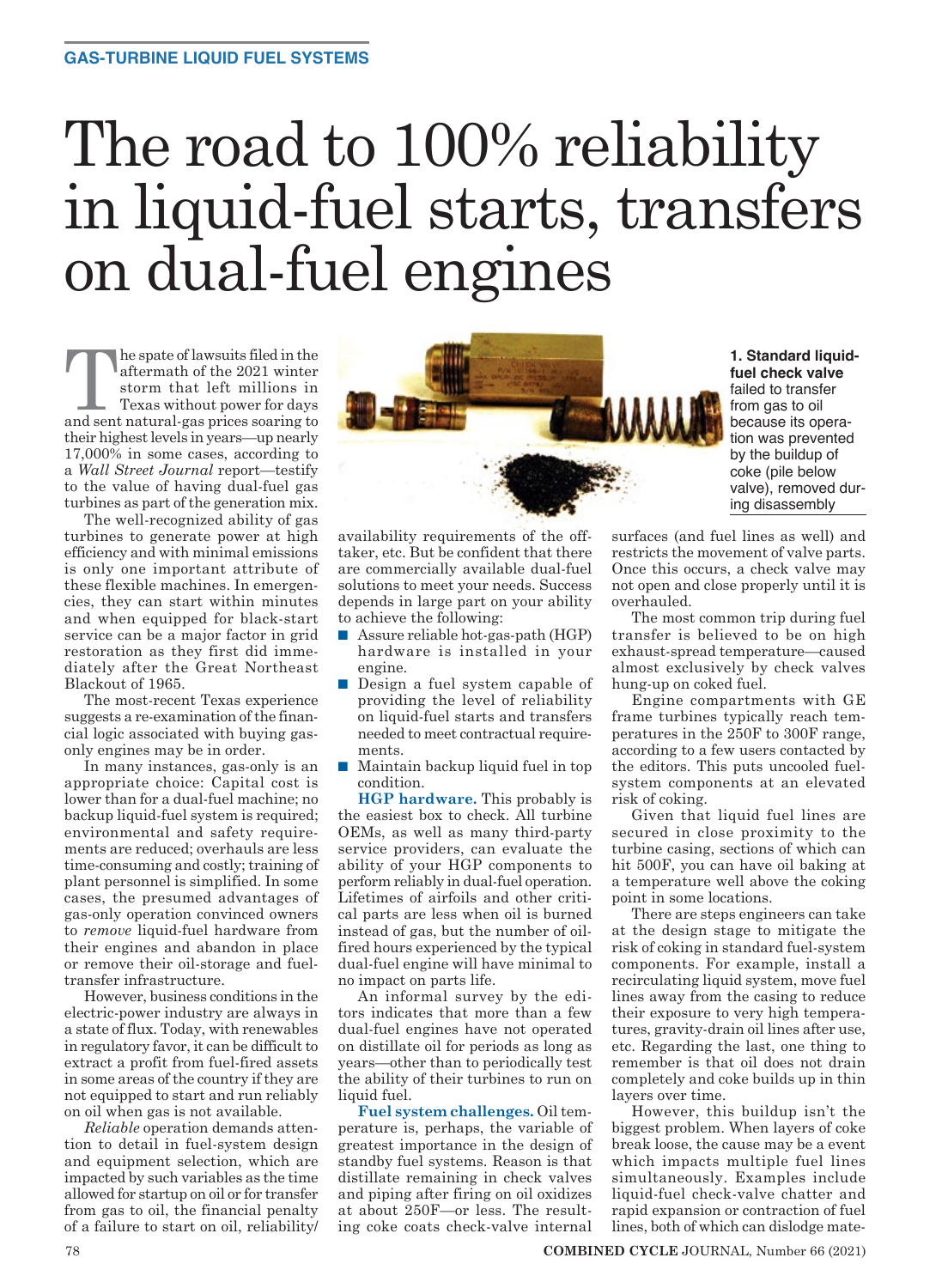

**2. Hydrolazing liquid-fuel lines** to remove coke is no small task; flatbed holds all the equipment required



**3. Effectiveness of water cooling** is illustrated by photos comparing the discharge side of an uncooled check valve (left) to that of a water-cooled valve after five years of operation and 60 consecutive monthly transfers

rial instantly. Rectifying the problem may require removal of fuel nozzles to address high exhaust-temperature spreads and related trips.

Depending on contractual requirements, another possible downside to the draining of fuel lines is that the system has to be primed and purged of air prior to burning oil again or a false start is likely to occur. Priming, of course, takes time, which you may not have.

Another point to remember: If your fuel valves and lines get plugged, the coke must be removed or the affected components replaced. Fig 1 shows how much coke was removed from one standard liquid-fuel check valve during an overhaul. Fig 2 illustrates the considerable effort required to cut through and flush coke from fuel lines of a 7EA DLN-1 unit using the hydrolazing technique. It took about a week's effort to return the machine to service.

The gold standard for liquid-fuel systems in dual-fuel plants is water cooling, to prevent coke formation in fuel lines and valves while the engine operates on natural gas and oil is maintained up to the combustor, assuring a seamless transfer to distillate when required.

**Liquid-fuel quality** must be maintained at the highest level to prevent water and other contaminants from entering the fuel system. Recent experience reported by users on the effectiveness of storage-tank side-stream filtration systems, based on technology used to restore turbine hydraulic and lubricating oils to top condition, illustrate the importance of avoiding the "fill and forget" attitude that prevails at some plants.

The ability of these systems to remove water entrained in stored fuel is beneficial to the health of cast-iron flow dividers still metering fuel to combustors at some plants (sidebar).

## **Water-cooled liquid-fuel system**

Schuyler McElrath, the industry's most vocal proponent of water-cooled liquid fuel systems, assures owner/ operators that JASC's® Gen3 system is capable of approaching 100% reliability during oil starts, and on transfers from gas to oil.

On a recent call with the editors, he ran through the company's nearly two decades of product improvements and the reasons for his enthusiasm. McElrath pointed to five consecutive years of service and 60 consecutive transfers for JASC's water-cooled liquid-fuel check valves before an unsuccessful attempt (Fig 3) and seven years of experience with water-cooled three-way purge valves without loss of system reliability.

He began with a description of typical water-cooled systems for units with DLN combustion systems (Fig 4), highlighting the following components and their purpose:

**The water-cooled three-way purge valve** replaces the uncooled version of the valve, which could plug with coke formed by "cooking" of the liquid fuel when gas was burned. Perhaps the most significant Gen3 improvement on these valves was the elimination of heat-related O-ring failures on liquid-fuel and purge-air connections through the use of copper crush gaskets (Fig 5) in place of Viton.

While Viton is designed for hightemperature applications, after longterm exposure to heat they lose elasticity, take a set, and crack. The typical result is leakage at joints because of metal expansion and contraction during operation.

JASC's experience is that copper crush gaskets will survive high-temperature exposure indefinitely with no change to sealing integrity, making them more compatible with today's extended maintenance intervals. Plus, these gaskets can be made, broken apart, and remade multiple times before requiring replacement.

So-called positional tees (Fig 6) are another Gen3 improvement associated with the three-way purge valve. They eliminate tees using Viton O-rings for the purge-air and liquid-fuel connections at the fuel nozzle, opting for copper crush gaskets instead. Positional tees get their name from the fact that they can be rotated and locked down at any point on their 360-deg circumference. The benefit: Three HGP cycles or 12 years of leak-free operation in both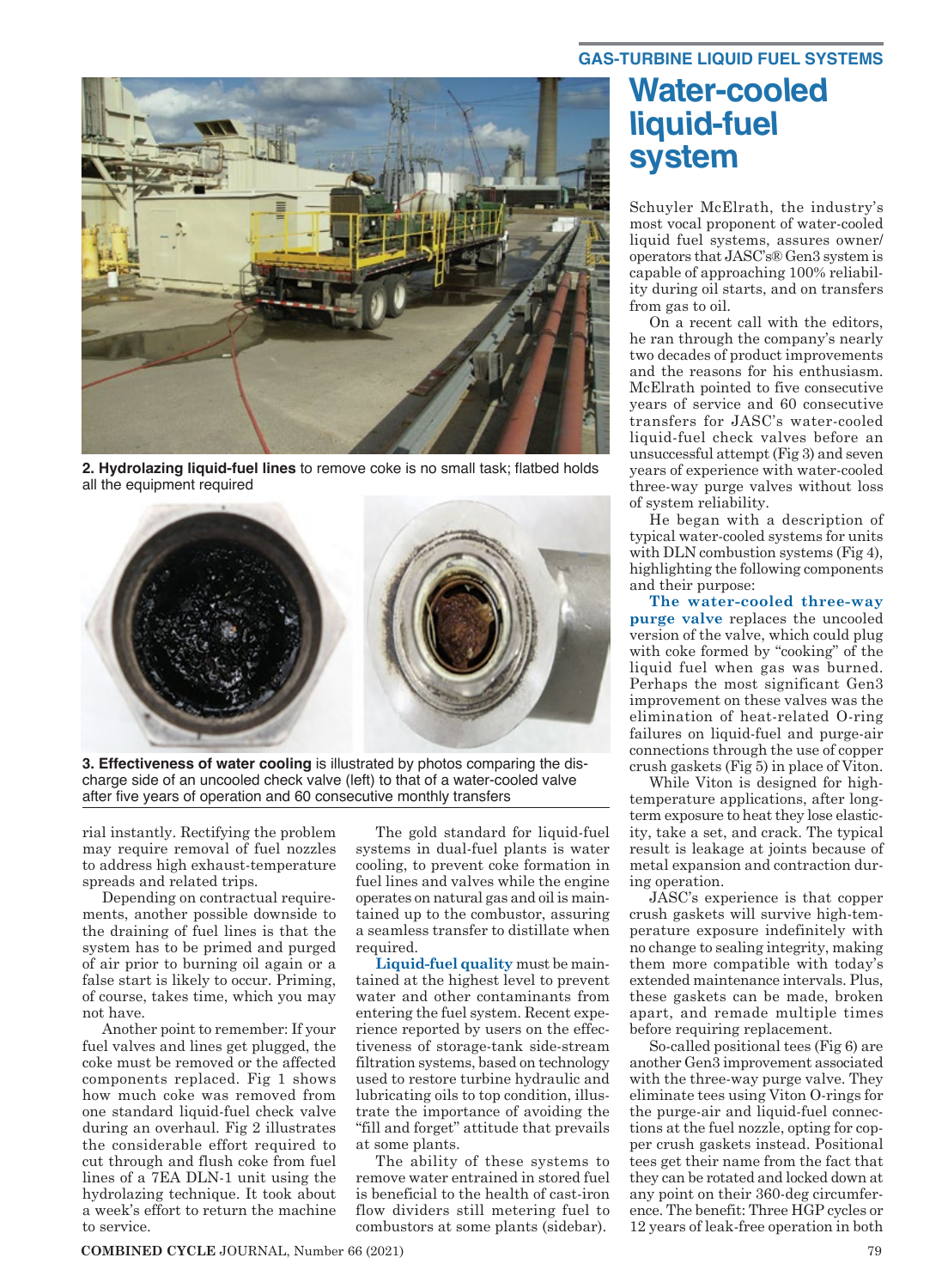#### **GAS-TURBINE LIQUID FUEL SYSTEMS**



**4. Water-cooled liquid fuel system**, arranged for GE frame gas turbines, assures high starting and fuel-transfer reliability. Layout for DLN combustion systems is above, for standard combustors below





**5. Copper crush gaskets** provide more reliable long-term sealing than Viton O-rings in high-temperature applications. Photo shows these gaskets in a water-cooled three-way check valve that bolts to the fuel-nozzle distribution valve by way of an intermediate flange. Because check valves sometimes must be removed to facilitate maintenance, use of the multiple-use copper crush gasket speeds reinstallation, thereby enabling a quick return to service



#### **6. Positional tee,**

which can be rotated and locked down at any point on its 360-deg circumference, eliminates tees using Viton O-rings for the purge-air and liquid-fuel connections at the fuel nozzle

peaking and baseload applications.

**Heat-sink clamps** (Fig 7), located just upstream of the three-way purge valve in Fig 4, keeps the liquid fuel system primed from the stop valve to the fuel controls and ready for immediate dispatch. The clamps protect stagnant diesel fuel against viscosity changes which foul fuel control seats and can transition distillate oil to solid coke during extended periods of operation on natural gas.

**Water-injection check-valve** Gen3 improvements focus on metal-tometal sealing, thereby eliminating the degradation of elastomeric materials formally used and preventing leakage while on standby during operation on



**7. Heat-sink clamps** keep liquid fuel cool and protect against its degradation. Photo shows a check valve at the left, completing the integrated cooling circuit for valves and fuel lines

natural gas. Eliminating water-system evacuation on standby avoids exhausttemperature spreads/trips when water injection is reactivated for emissions control.

The smart fluid monitor shown in the system diagrams was redesigned for the Gen3 system to accomplish the following:

- $\blacksquare$  Measure water supply and return flow discrepancies down to 0.1 gpm.
- Programmable shutoff range of  $0.1$ to 1 gpm.
- Ability to monitor up to four turbines remotely.
- Standalone control or output can be integrated into the turbine control system.
- Monitor and control cooling-water flow and temperature. A critical function of the smart fluid monitor is to protect the liquid-fuel system

against low temperatures associated with paraffin dropout. Recall that wax can impede fluid flow and cause a failure to start.

## **Liquid-fuel quality**

Contaminants introduced into your liquid fuel during transportation can require a substantial cleanup effort if foreign material remains in the oil for a prolonged storage period. Reason: Some contaminants will catalyze the fuel degradation process, compounding the problem.

Having a filter ahead of the storage tank capable of trapping large quantities of water (particularly saltwater, the largest single source of sodium